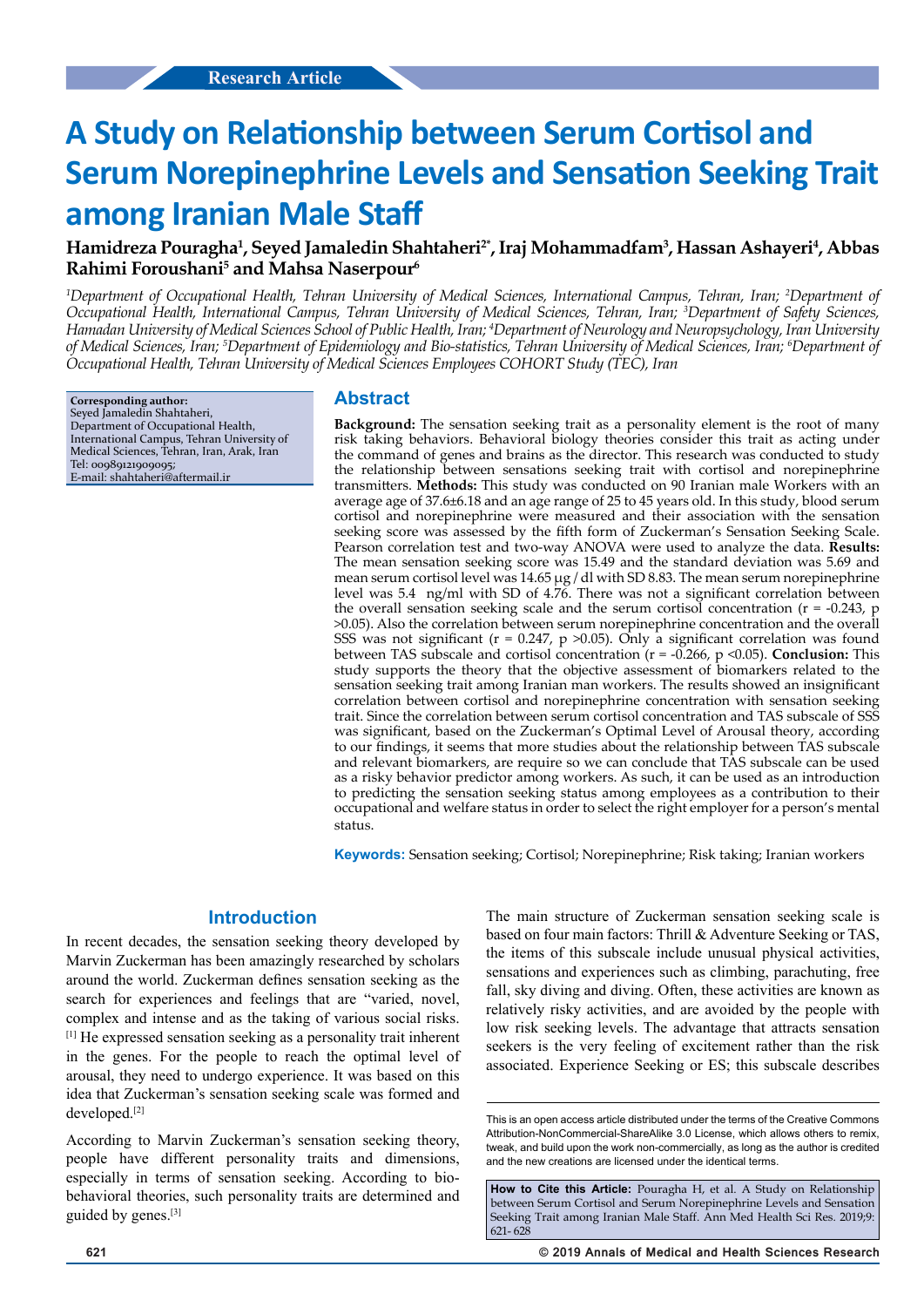#### Pouragha H, et al.: A Study on Relationship between Serum Cortisol and Serum Norepinephrine Levels and Sensation Seeking Trait among Iranian Male Staff

new experiences that are perceived by the senses and the mind (music, art, excursion and travel) and that are usually sought by pursuing an unusual life style. Disinhibition or DIS, this subscale consists of seeking sensation through other people. The hedonistic lifestyle and participating in brutal parties and the diversity of sexual activities and whining are among the behaviors comprised by this subscale. Boredom Susceptibility or BS This subscale represents the frustration and discontent with any monotonous condition.<sup>[1]</sup>

Risk seeking behaviors are closely related to sensation seeking trait, which include smoking, alcoholism and drug abuse, driving a vehicle while drunk, hazardous activities, gambling and unprotected sex.[4-14] Another negative consequence of risky behaviors is dangerous driving, which can lead to accidents.

Many studies show that there is a relationship between risky behaviors, especially dangerous driving, with the sensation seeking. These studies indicate that the TAS sub-scale is the best predictor of risky driving behaviors.[15-22] Many believe that inheritance and genes play a role in the transfer of sensation seeking personality traits. Biological research on identical twins indicate that sensation seeking trait, especially TAS and ES, are relatively largely hereditary.[23-25]

Further, various studies have shown that aging reduces sensation seeking, especially in terms of TAS trait.<sup>[4,7]</sup> TAS and DIS scores halve, especially over the age of 60 years, however this trend is less visible in the case of ES. In the case of BS, the increase in age does not significantly change its trend. Race doesn't affect the scoring.[1] The socio-economic status, however, have a small effect on SSS.[26]

Other biological correlations found in the sensation seeking scale indicate that those who seek more sensation have lower levels of monoamine oxidase and endorphin in their cerebrospinal fluid.<sup>[27]</sup> The amplitude in visual or auditory evoked potentials is positively correlated with sensation seeking scale.<sup>[28]</sup> Holmes et al. also found a significant correlation between cortical activity of the brain and sensation seeking. They said sensation seeking is associated with a reduction in the thickness of the cortical cortex of the brain.[29] Ballenger et al. analyzed the levels of cerebrospinal fluid norepinephrine in male and female participants and found that these levels were negatively affected by sensation seeking.<sup>[30]</sup>

There is also a similar negative correlation between sensation seeking and the concentration of dopamine hydroxylase (DBH), an enzyme involved in formation of norepinephrine.<sup>[31]</sup>

One of the metabolites of norepinephrine in the urine is 3-methoxy-4-hydroxyphenylglycol (MHPG). It is generally thought to be derived from the epinephrine in the brain and therefore the reflector of its activity. Despite the diversity of the hypotheses in this regard, it can be stated that sensation seeking has a positive correlation with urinary levels of MHPG.<sup>[32]</sup>

The relationship between sensation seeking behaviors and cortisol has been the subject of many studies. This steroidal substance, which is secreted by the cornea of the adrenal gland, increases under the conditions of physical and psychological stress and follows the regular rhythm of the circadian.<sup>[33,34]</sup> These studies have shown a correlation between cortisol concentration and sensation seeking trait.[34,35]

Another study in 2001 found that cortisol was not related to sensation seeking behaviors in both sexes and cortisol concentration in males had a negative correlation with their sensation seeking, but that in women, cortisol and the sensation seeking score were not related.<sup>[36]</sup>

In 1996, Netter conducted a three-part study on the effects of neurotransmitters on the serotonergic system through hormonal responses (cortisol and prolactin). The study found that the activity of the dopamine and serotonin system is associated with the sensation seeking subscale of Zuckerman scale, and that there is a negative relationship between DIS and ES subscales of sensation seeking and the serotonergic system.[37]

RUEGG et al. examined the relationship between cortisol and the three personality dimensions. They observed a correlation between cortisol and harm avoidance trait, but they did not see a correlation between the novelty seeking trait and cortisol.[38] However, TYRKA stated that novelty seeking has a negative correlation with plasma cortisol concentration.[39,40] Also, in 1999, GERRA et al. found no correlation between sensation seeking scores and cortisol concentrations.<sup>[41]</sup>

White et al. observed a correlation between TAS and cortisol concentration.[42] Couture et al. found a direct relationship with risk seeking behaviors in people with hypothalamic-pituitaryadrenal (HPA) axis dysregulation.<sup>[43]</sup>

Shabani et al. examined 57 male volunteers and found a correlation between salivary cortisol and serum serotonin on the one hand and the sensation seeking scales on the other hand. They stated that there was only a negative correlation between the overall sensation seeking score and the concentration of salivary cortisol.<sup>[44]</sup>

In this cross-sectional study, we intend to examine the correlation between two neurotransmitters, norepinephrine and cortisol with sensation seeking trait using the fifth form of Zuckerman's sensation seeking scale among Iranian male workers.

This study can be an introduction to the objective examination of the worker's sensation seeking status in order to provide optimal job and welfare conditions for them, and preventing many of the injuries caused by conflicts of occupational status and personality.

The aim of this research was clarifying the relationship between sensation seeking trait and it's subscales and risk taking behaviors with cortisol and norepinephrine, using SSS questionnaire among Iranian workers and also we examined the relationship between cortisol and norepinephrine.

At the beginning, we assumed that cortisol has a reverse relation with risk taking and also there is a contrary relation between cortisol and norepinephrine. Our assumption was that all SSS subscales have direct relation with each other, either the relationship between norepinephrine and sensation seeking. According our hypothesis the relationship between age and risk taking was invers.

It should be noted that it was the first time that cortisol and norepinephrine were studied at the same time among Iranian population.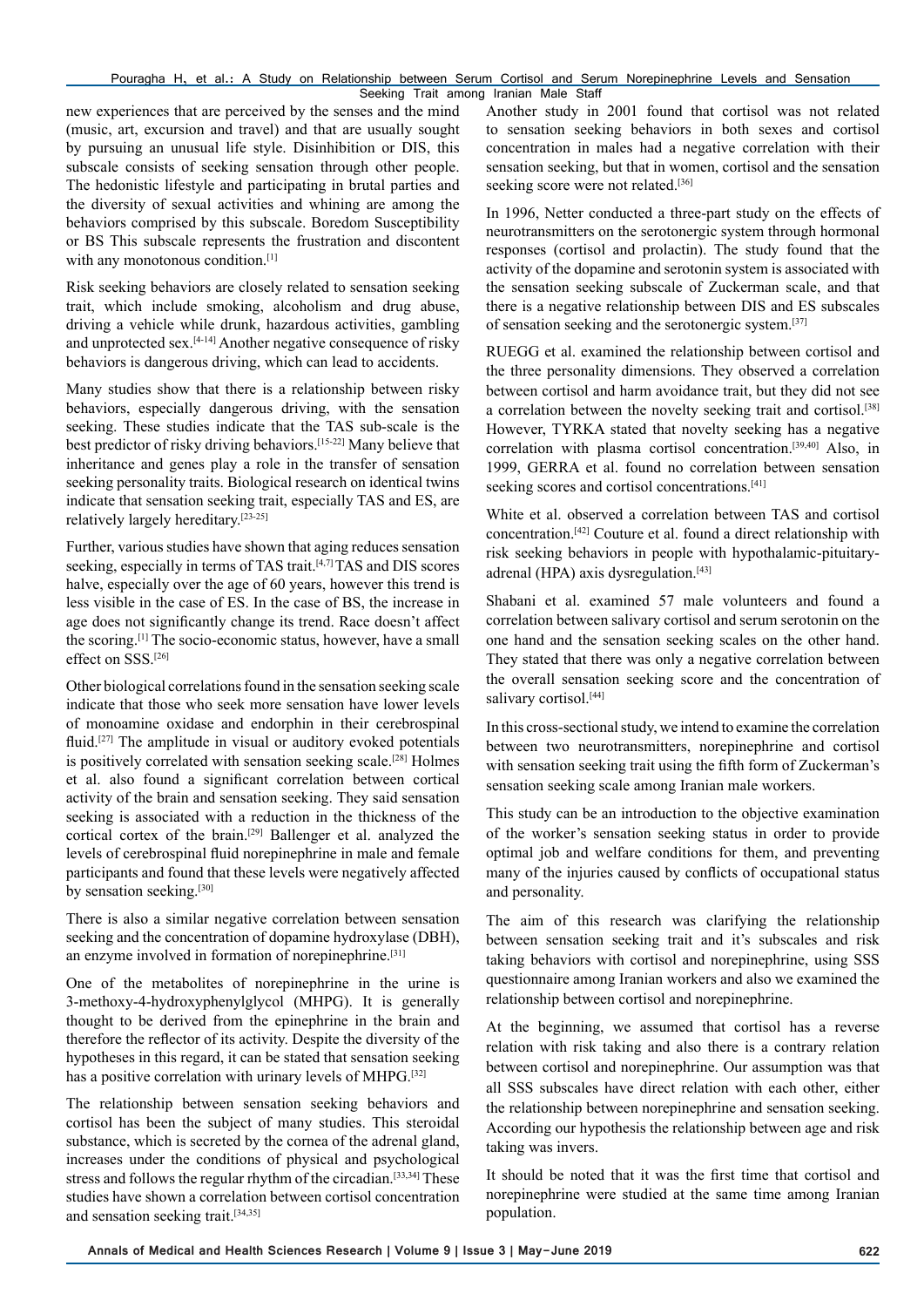**Procedure**

# **Methods**

#### **Objective**

According to the theories, the effects of genes on the behaviors of many biomarkers play a role in sensation seeking. This paper examined the relationship between cortisol and norepinephrine on sensation seeking behaviors among Iranian male workers. Such risky behaviors can lead to unsafe acts, especially in high risk job and tasks, which can lead to industrial-scale humaninduced incidents.

#### **Participants**

This study was conducted among 90 Iranian male Workers with an average age of  $37.6 \pm 6.18$  years, with maximum and minimum age of subject being 45 and 25 years, respectively. The protocol of the study was approved by the Ethics Committee of Tehran University of Medical Sciences. Based on the ethical committee's approval, all participants were informed of the whole study process before the study and signed the informed participation consent form. All participants were also free to leave the study at each stage of the study process. Participants were also assured that their personal information was examined confidentially and we ensured the confidentiality of the participants' information using a coding system.

#### **Subjects**

In this study, healthy Iranian men employed in the industries were included. The maximum age of subjects was 45 years. Samples from 7 different factories were selected randomly. Participation in this study was voluntary. At first, 103 were selected. After initial analysis, 13 subjects were excluded because they didn't meet the inclusion criteria including nonsmoking, non-alcoholism, no drug abuse and no medicine abuse and mental and physical health. Analysis was then performed on the remaining samples of 90. 33% had university education and 67% had secondary education.

The participants first completed the demographic and general information questionnaire and then completed the GHQ-28 questionnaire. The items of demographic information questionnaire covered inter alia physical and psychological disorders, history of drug use, alcohol, tobacco and drug use, exercise BMI, and diet. At this stage, after the examinations, those who did not have full health or used certain medications were excluded from the study. Those who had a history of smoking, alcoholism, drug abuse and medicine abuse were excluded from the study. The participants were psychologically and physically monitored on a regular and annual basis and had physical and mental health records, and only healthy people were included in this study. Table 1 presents the demographic indices of the participants.

Every participant provided a letter of informed consent for participation in the study. 9cc venous blood samples of subjects were taken at a time between 10:00 and 12:00 by means of Multi-Sample Luer Adapter in serum blood clotting tube (Clot Activator evacuated tubes) for isolating the serum from the blood. Samples were centrifuged at 3000 rpm for 15 minutes and immediately after separation, blood serum was isolated and placed in icepack at 4°C for transfer to the lab. In the laboratory, the samples that were marked with a special code were stored in a negative 20°C freezer for collection and reaching the set level for the analysis. The samples remain stable up to 3 Month at this temperature. After two weeks, the samples collected were isolated and purified by ELISA method and the concentration of samples was read by ELISA reader. Based on the calibration curve drawn by the standard solution provided by the kits manufacturer, calculations were carried out on the biomarker concentrations.

In this study, ELISA kits with the following specifications were used to purify and measure serum cortisol and norepinephrine: Human Cortisol ELISA kit ZellBio® GmbH (Germany) Cat No: ZB-11003H-96 and Human Norepinephrine ELISA kit ZellBio® GmbH (Germany) Cat No: ZB-12099-H96

#### **Zuckerman sensation seeking scale**

This research was based on Zuckerman's theory of sensation seeking. Scientists like Zuckerman believe that the main personality traits are rooted in genes and biological mechanisms and have sustained interactions with the surrounding environment.

The fifth version of Zuckerman's sensation seeking scale is a shortened version of Zuckerman's Fourth Scale, designed in 1971.

The fifth version of the Zuckerman sensation seeking scale is the most popular measure of sensation seeking trait in the study of risky behaviors. The fourth edition of SSS contained 47 items, which were shortened in its fifth edition. For each of the 4 subscales, 10 of the best items were selected and the resulting form was 40-factor form, which is used to measure the overall sensation seeking.[26]

One aspect of the personality that Zuckerman introduced in his new division is the topic of impulsive sensation seeking. Zuckerman also points out that there is a very strong relationship between this index and sensation seeking in personality.

Zuckerman<sup>[3]</sup> acknowledged that SSS-V sensation seeking scale was still valid and reliable. SSS sensation seeking questionnaire is a self-contained 40 items questionnaire with mandatory

| Table 1: Demographic indices. |      |                         |                                                |                   |                           |                           |  |  |  |  |
|-------------------------------|------|-------------------------|------------------------------------------------|-------------------|---------------------------|---------------------------|--|--|--|--|
| <b>Statistics</b>             | Age  | <b>BMI</b> <sup>1</sup> | work experience (year)                         | monthly income \$ | GHQ-28 Score <sup>2</sup> | <b>Job Satisfaction %</b> |  |  |  |  |
| Mean                          | 37.6 | 26.15                   | 13.72                                          | 557               | 18.76                     | 68.76                     |  |  |  |  |
| SD                            | 6.18 | 3.66                    | 6.9                                            | 263.15            | 6.83                      | 20.33                     |  |  |  |  |
| min                           | 25   | 19.59                   |                                                | 222               | 7.00                      | 10.00                     |  |  |  |  |
| max                           | 45   | 36.33                   | 25                                             | 1389              | 48                        | 100.00                    |  |  |  |  |
|                               |      |                         | 180dy Mass Indox 200poral Hoalth Questionnaire |                   |                           |                           |  |  |  |  |

<sup>1</sup>Body Mass Index - <sup>2</sup>General Health Questionnaire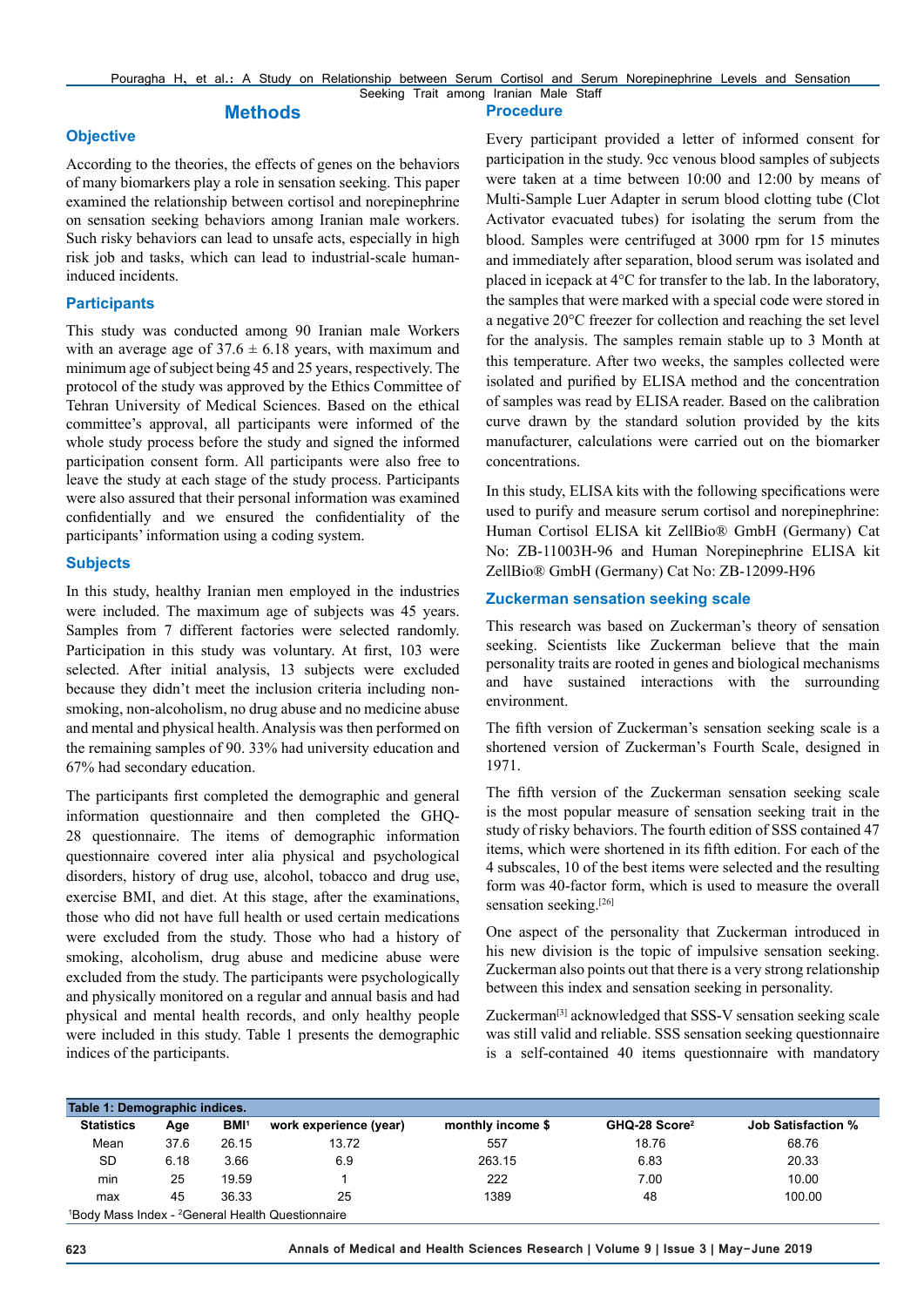responses. Participants must answer all the questions. In this study, a Persian version of the questionnaire was used, whose validity and reliability has been established by Mahvi Shirazi.<sup>[45]</sup>

#### **Statistical analysis**

In this study, Pearson correlation test was used to analyze the correlation between the results of serum norepinephrine and cortisol concentrations, sensation seeking scores, sensation seeking subscales. The significance level in this study was set at 0.05. Also, two-way analysis of variance was used to confirm the significance of the results. Statistical analyzes were performed using SPSS version 24 software.

### **Results**

Participants in this study were 90 Iranian healthy men aged 25 to 45 years. The average age of participants was  $37.6 \pm 6.18$ . The mean sensation seeking score for these 90 people was 15.31 and the standard deviation was 5.74. The minimum and maximum sensation seeking scores were 4 and 28, respectively.

The mean serum cortisol level was 14.65 μg/dl with a standard deviation of 8.83 and a range of 2.1 μg/dl to 47.9 μg/dl. The mean serum norepinephrine level was also 5.4 ng/ml with a standard deviation of 4.76 and a range of 0.09 ng/ml to 16.3 ng/ml.

### **Cortisol and sensation seeking**

There was not a significant correlation between the overall score on Zuckerman sensation seeking scale and the serum cortisol concentration ( $r = -0.243$ ,  $p > 0.05$ ).

Figure 1 shows that there is an inverse, not significant correlation between serum cortisol concentration and the score on Zuckerman sensation seeking scale, which means that the increase in serum cortisol concentration correlates negatively with the sensation seeking score.

Regarding the correlation between the four subscales of Zuckerman sensation seeking scale with serum cortisol concentration, only a significant correlation was found between TAS subscale and cortisol concentration as shown in Figure 2 ( $r=-0.266$ ,  $p<0.05$ ). Table 2 shows the correlation results of serum cortisol concentration with the sensation seeking scale.

### **Serum norepinephrine and sensation seeking**

In this study, there was not a significant correlation between serum norepinephrine concentration and the overall score of Zuckerman sensation seeking  $(r=0.247, p>0.05)$ . The direct insignificant correlation between norepinephrine concentration and the overall score of sensation seeking scale is shown in Figure 3.

As for the relationship between the four subscales of Zuckerman sensation seeking scale with serum norepinephrine concentrations, the results reflect any correlations between them  $(r=0.266, p<0.05)$ . The results of the correlation of Zuckerman sensation seeking subscales with serum norepinephrine concentrations are shown in Table 2. As shown in Figure 4 in contrast, there was a significant correlation between Cortisol and TAS, the correlation between TAS and Serum norepinephrine was not significant.



**Figure 1:** Correlation between SSS and serum cortisol.

| <b>Table 2: Statistical results.</b> |                       |          |                             |       |  |  |  |  |  |  |
|--------------------------------------|-----------------------|----------|-----------------------------|-------|--|--|--|--|--|--|
|                                      | <b>Serum Cortisol</b> |          | <b>Serum Norepinephrine</b> |       |  |  |  |  |  |  |
|                                      | Sig                   |          | Sig                         |       |  |  |  |  |  |  |
| SSS                                  | P > 0.05              | $-0.243$ | P > 0.05                    | 0.247 |  |  |  |  |  |  |
| <b>TAS</b>                           | $P < 0.05*$           | $-0.266$ | P > 0.05                    | 0.266 |  |  |  |  |  |  |
| BS                                   | 0.18                  | $-0.139$ | 0.238                       | 0.126 |  |  |  |  |  |  |
| <b>DIS</b>                           | 0.208                 | $-0.134$ | 0.235                       | 0.126 |  |  |  |  |  |  |
| ES                                   | 0.323                 | $-0.105$ | 0.188                       | 0.14  |  |  |  |  |  |  |
| $\lambda$                            |                       |          |                             |       |  |  |  |  |  |  |

\*Correlation is significant at the 0.05 level (2-tailed). SSS: Sensation Seeking Scale, TAS: Thrill & Adventure Seeking, BS: Boredom susceptibility, DIS: Disinhibition, ES: Experience seeking.



**Figure 2:** Correlation between SSS and serum norepinephrine.

# **Discussion**

An objective approach to the underlying cause of the unsafe and risky acts that are considered in the sensation seeking trait context helps us to better understand how these behaviors occur. In recent years, this approach has devoted much research in the field of neuroscience. One of the important biological areas of behavior is the biochemical part. Cortisol and norepinephrine are challenging among biomarkers that are associated with emotional behaviors. So that different studies have shown different, sometimes counterproductive, results for the correlation of risky behaviors with these biomarkers. The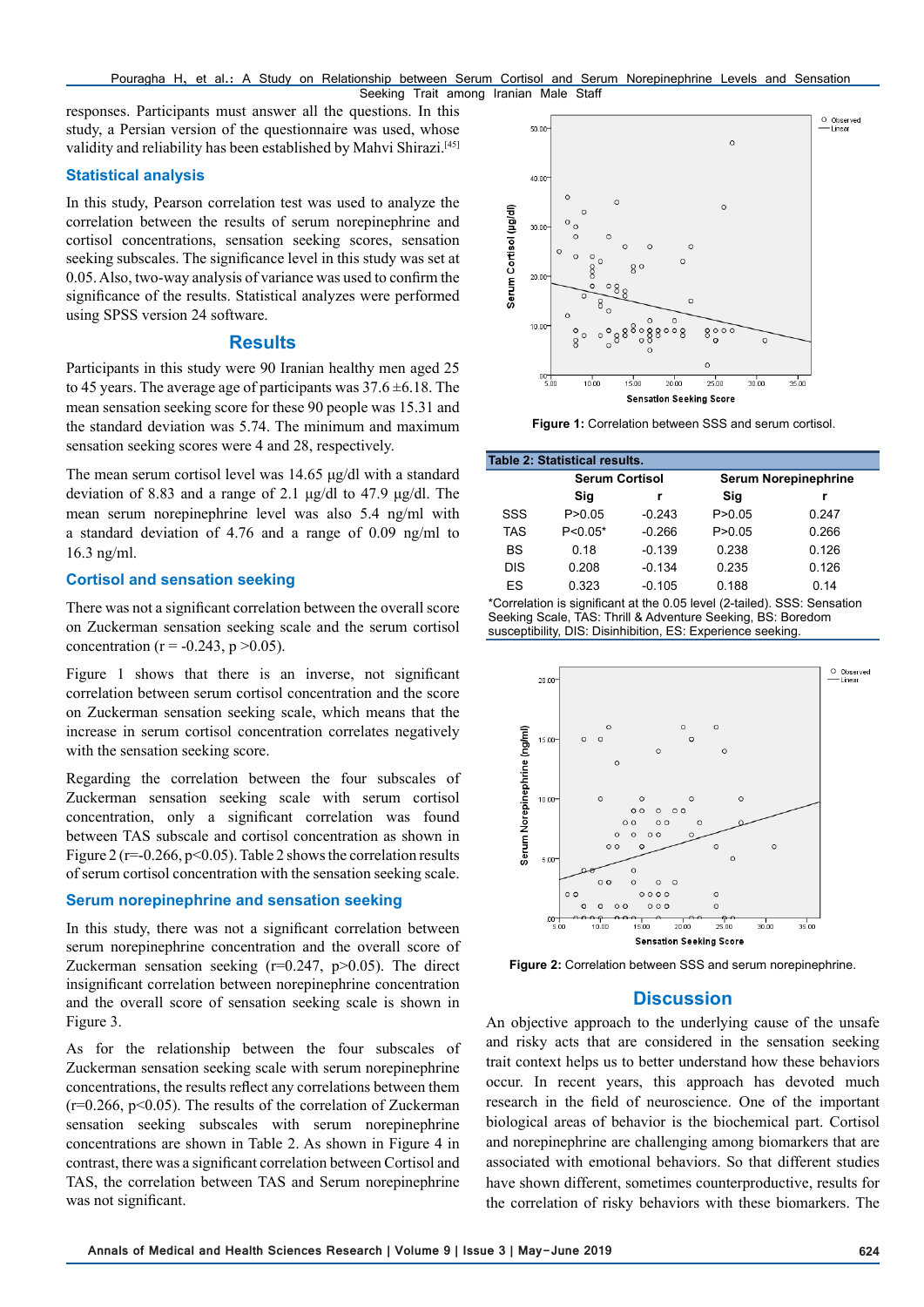

**Figure 3:** Correlation between TAS and serum cortisol.



**Figure 4:** Correlation between TAS and serum norepinephrine.

findings of this study showed that serum cortisol concentration had only a significant, direct correlation with TAS subscale, but it's correlation with the overall score of Zuckerman sensation seeking scale was insignificant. Also, serum norepinephrine concentration had not significantly related to the overall score and none of subscales of sensation seeking.

The results of this study can be partly attributed to the results of earlier researches that cortisol, also known as the stress hormone, has a lower concentration in people with a stronger sensation seeking trait and thus inversely related with sensation seeking trait.

The findings of this study showed that serum cortisol concentration had a significant inverse correlation with only TAS subscale from Zuckerman sensation seeking scale. Although there was an inverse relation between cortisol and overall score of SSS, in our study the significance of this correlation is not proven. Also in this study norepinephrine concentration didn't have any significant correlation whit none of subscales and overall scale of SSS Zuckerman.

Wang et al. using Cloninger Tridimensional Personality

Questionnaire (TPQ), studied relationships between Hormonal Profile and Novelty Seeking reveled that there was a significant, inverse correlation between urinary cortisol and novelty seeking, while this correlation about norepinephrin was direct and significant but in our study only the correlation between TAS subscale of SSS and serum cortisol was inversely significant. Also in a study was done by Tyrka, a significant correlation between Novelty seeking and plasma cortisol, was observed. [39] While in another study the results implied on an inverse correlation between plasma cortisol and novelty seeking results of White's study pointed out a significant inverse relationship between cortisol and TAS subscale of SSS.[35,37,39,40,42,44]

However, the results of this study are consistent with the results of previous studies such as Ruegg, Gerra and Rosenblitt, which indicates an insignificant correlation between cortisol concentration and the overall sensation seeking score.[36,38,41] Also, the present study showed that serum cortisol concentrations had a significant correlation with only TAS sensation seeking subscale while it had no significant correlation with three other subscales; BS, DIS  $&ES$ . As said above, this is still a challenging topic, and this study, of course, rejects the studies showing a significant correlation between serum cortisol concentration and the overall sensation seeking score.

As for the association of sensation seeking score with norepinephrine concentration, the results of previous studies are even more controversial compared to cortisol as some studies have noted the sensation seeking score as being in direct relationship with norepinephrine and its metabolites.<sup>[32]</sup> While others have noted an inverse relationship with norepinephrine.[3,30,32]

Perhaps the main cause of these contradictions can be found in the Catecholamine system activity model (CAS); this model suggests that, under non-stimulated conditions, norepinephrine levels are much lower than their optimal levels, and these are the main reasons for the person being forced to perform risky behaviors in order to reach to the desired level of arousal and higher levels of norepinephrine.

Furthermore, the results of this study could not reveled any significant correlation between serum norepinephrine and none of SSS subscales and also overall score of Zuckerman sensation seeking scale.

The results of this study with serum Cortisol studied in relation to sensation seeking score supported Zuckerman's sensation seeking theory with the approach of biological structures of personality, which suggests a strong correlation between the concentration of neurotransmitters and the biochemical substances of the body and the appearance or absence of sensation seeking behaviors. This study, which was conducted among healthy Iranian male workers, supported Zuckerman's Optimal Level of Arousal theory.

According to the current study we can propose that more studies are require in order to gathering more evidences about the relationship between cortisol and TAS subscale or other biomarkers till based on enough evidences can make prediction about this matter. In other words, one can thus prevent the human-induced accidents being caused by unsafe acts of sensation seeking that are aimed at achieving higher levels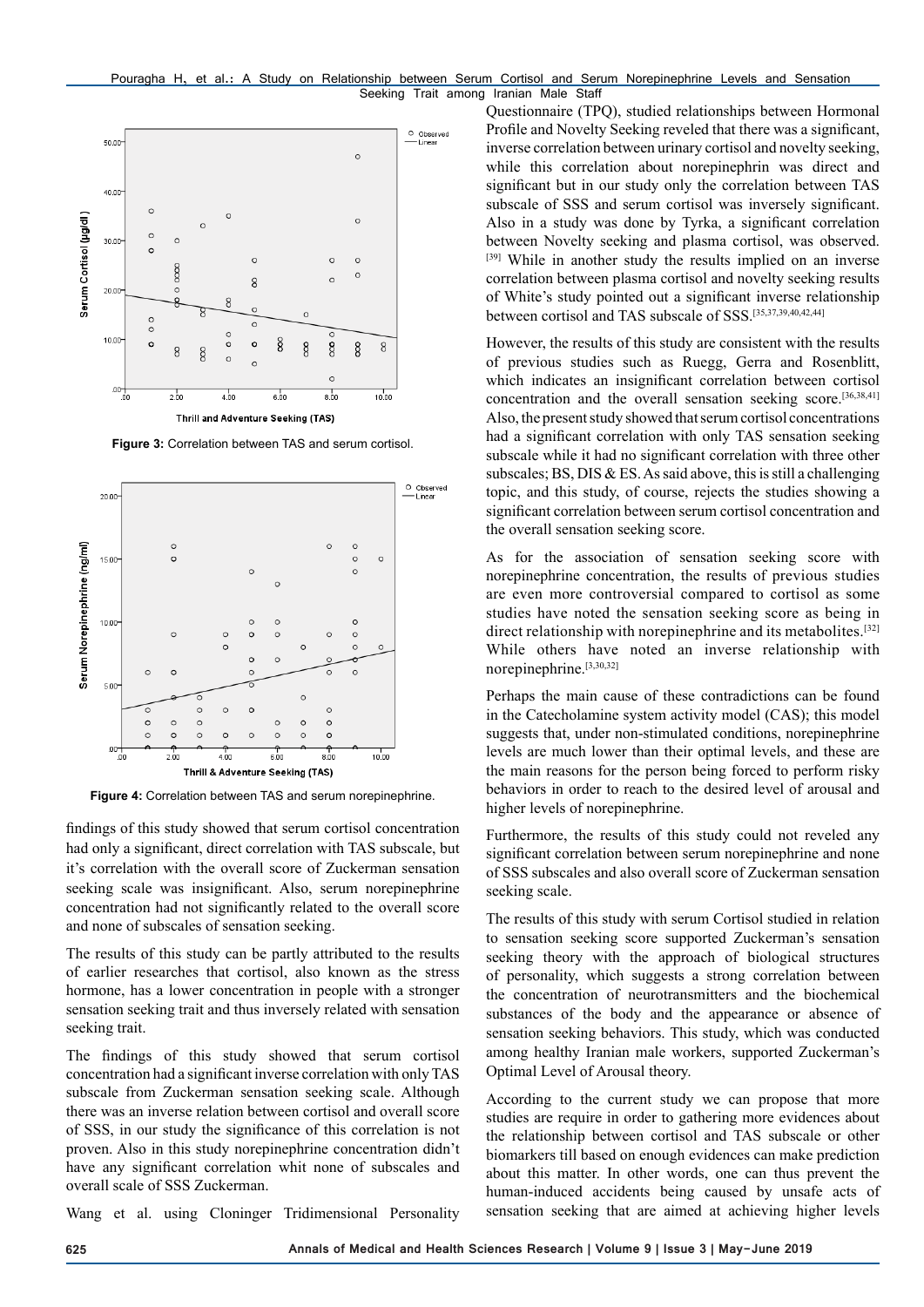Pouragha H, et al.: A Study on Relationship between Serum Cortisol and Serum Norepinephrine Levels and Sensation Seeking Trait among Iranian Male Staff

of arousal, especially in high risk industries and occupations. Further, extending the results of such studies to workplaces, it can be suggested that individuals with lower sensation seeking score and biomarker concentrations be chosen for the jobs requiring a high level of temerity or conservatism.

Therefore, it can be more firmly argued that the inherent and personality traits of individuals can be related to the occurrence of unsafe acts in industrial environments and the subsequent accidents and injuries.

# **Conclusion**

Based on the results of this research, we can provide additional evidence on the Bio-psychological Theory of Personality's Biological Theory. According to this theory personality and behaviors have biological factor and are caused by internal biological factors. This research is one of the few studies among Iranian population that examine the relationship between risk taking trait with serum cortisol and serum norepinephrine by using neurotransmitter biologic deliberation. The results of this study revealed that only the total sensation seeking score and one of its subscales, TAS, have a reverse significant relation with serum cortisol and direct significant relation with serum norepinephrine. These results can help to sum up the similar results in examining the relationship between sensation seeking and various neurotransmitters especially since less study have been done on norepinephrine. Therefore, this study could be the opportunity for other studies in Iranian and non-Iranian populations.

#### **Ethics approval and consent to participate**

The Auto's assert all procedures contributing of this study were conducted in accordance with the guidelines and criteria of the Ethics Committee of Tehran University of Medical Sciences (TUMS), Tehran, Iran. Code of Ethics Committee approval: IR.TUMS.REC.1394.959

### **Consent for publication**

We all authors approve that our consent for publication our manuscript titled "A Study on Relationship between Serum Cortisol and Serum Norepinephrine Levels and Sensation Seeking Trait among Iranian Male Staff" in journal of a mental health system.

### **Availability of data and materials**

The authors approve that all data underlying the findings are completely accessible without limitation and also pertinent data are in the paper.

# **Conflict of Interest**

The authors disclose that they have no conflicts of interest.

### **Funding**

Given that our country is developing, the authors do not have the financial means to pay for it, and it is apparent that this article will be published for free.

# **Author's Contributions**

All authors were involved in the design of the study. Also, all authors contributed to the editing and writing of the article and approved the final version of the manuscript.

#### **Acknowledgments**

This study is an adaptation from the research project No. 31543 approved by International Campus, Tehran University of Medical Sciences.

# **References**

- 1. Zuckerman M. Behavioral expressions and biological bases of sensation seeking. Cambridge University Press, New York, USA. 1994.
- 2. Zuckerman M, Kolin EA, Price L, Zoob I. Development of a sensation seeking scale. J. Consult. Psychol. 1964;28:477-482.
- 3. Zuckerman M. Sensation seeking and risky behavior. American Psychological Association, Washington, DC. 2007a.
- 4. Gullette DL, Lyons MA. Sexual sensation seeking, compulsivity and HIV risk behaviors in college students. J. Community Health Nurs. 2005;22:47-60.
- 5. Jack SJ, Ronan KR. Sensation seeking among highand low-risk sports participants. Pers. Individ. Differ. 1998;25:1063-1083.
- 6. Martins SS, Storr CL, Alexandre PK, Chilcoat HD. Adolescent ecstasy and other drug use in the National Survey of Parents and Youth: the role of sensation seeking, parental monitoring and peer's drug use. Addict. Behav. 2008;33:919-933.
- 7. Myrseth H, Pallesen S, Molde H, Johnsen BH, Lorvik IM. Personality factors as predictors of pathological gambling. Pers. Individ. Differ. 2009;47:933-937.
- 8. Richer I, Bergeron J. Driving under the influence of cannabis: links with dangerous driving, psychological predictors, and accident involvement. Accid. Anal. Prev. 2009;41:299-307.
- 9. Ripa CPL, Hansen HS, Mortensen EL, Sanders SA, Reinisch JM. A Danish version of the Sensation Seeking Scale and its relation to a broad spectrum of behavioral and psychological characteristics. Pers. Individ. Differ. 2001;30:1371-1386.
- 10.Perry M, Accordino MP, Hewes RL. An investigation of internet use, sexual and nonsexual sensation seeking, and sexual compulsivity among college students. Sex. Addict. Compuls. 2007;14:321-335.
- 11. Steinberg L, Albert D, Cauffman E, Banich M, Graham S, Woolard J. Age differences in sensation seeking and impulsivity as indexed by behavior and selfreport: Evidence for a dual systems model. Dev. Psychol. 2008;44 :1764-1778.
- 12.Urban R. Early smoking experience in adolescents. Addict. Behav. 2010;35:612-615.
- 13.Zakletskaia LI, Mundt MP, Balousek SL, Wilson EL, Fleming MF. Alcoholimpaired driving behavior and sensation-seeking disposition in a college population receiving routine care at campus health services centers. Accid. Anal. Prev. 2009;41:380-386.

**Annals of Medical and Health Sciences Research | Volume 9 | Issue 3 | May-June 2019 626**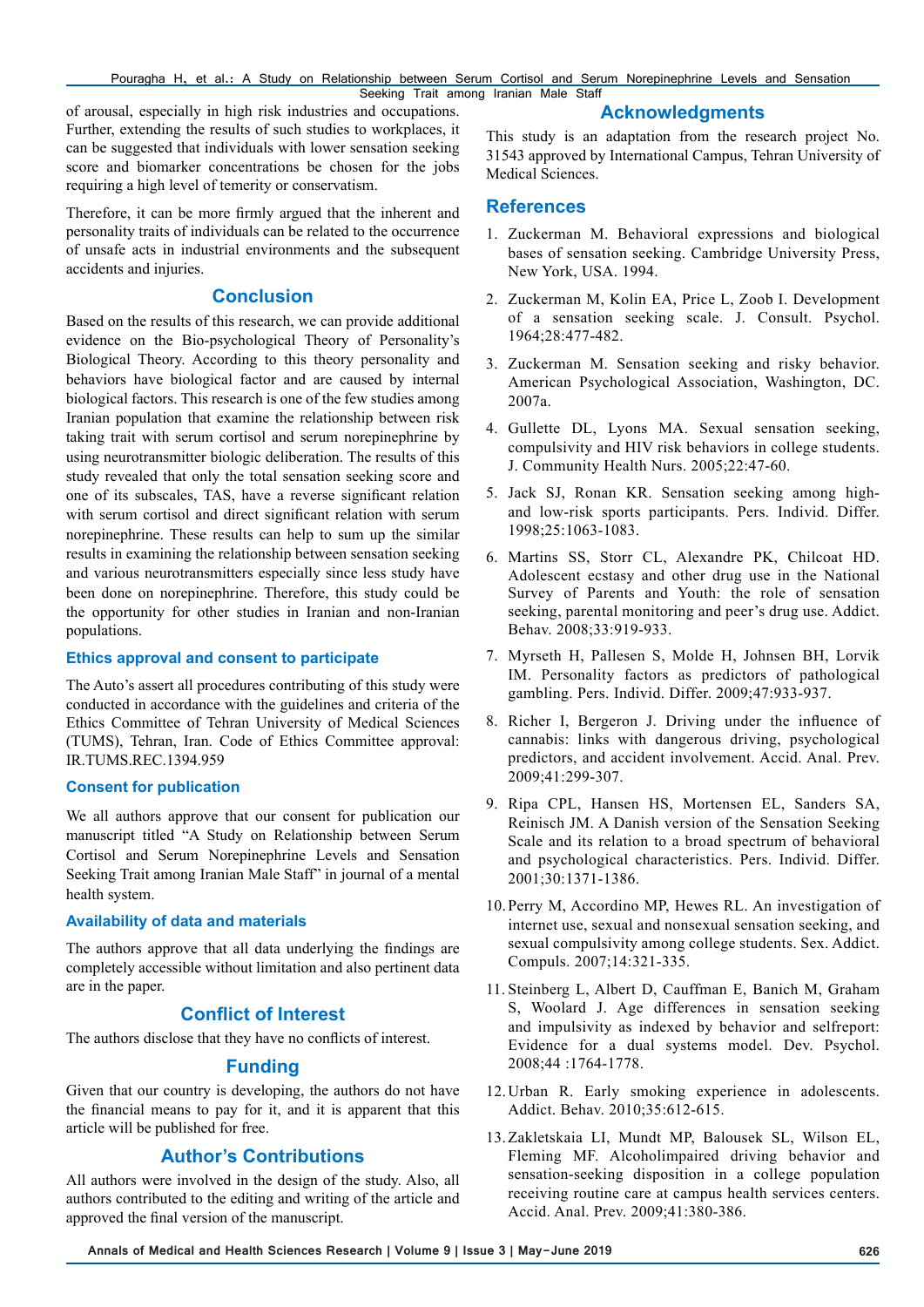- 14.Zuckerman M. Psychobiology of Personality, 2nd ed. Cambridge University Press, New York.2005.
- 15.Burns PC, Wilde GJ. Risk taking in male taxi workers: Relationships among personality, observational data and driver records. Personality and Individual Differences, 1995;18:267-278.
- 16.Dahlen ER, Martin RC, Ragan K, Kuhlman MM. Driving anger, sensation seeking, impulsiveness, and boredom proneness in the prediction of unsafe driving. Accident Analysis & Prevention 2005;37:341-348.
- 17.Hatfield J, Fernandes RS. Thrill and adventure seeking as a modifier of the relationship of perceived risk with risky driving among young workers. Accident Analysis and Prevention. 2014;62:223- 229.
- 18.Iversen H, Rundmo T. Personality, risky driving and accident involve-ment among Norwegian workers. Personality and Individual Differences 2002;33:1251- 1263.
- 19.Jonah BA. Sensation seeking and risky driving. In: Rothengatter, T., Car-bonell Vaya, E. (Eds.), Traffic and Transport Psychology. Theory and Application. Pergamon, Amsterdam, 1997;255-271.
- 20.Jonah BA, Thiessen R, Au-Yeung E. Sensation seeking, risky driving andbehavioural adaptation. Accident Analysis and Prevention 2001;33:679-684.
- 21.Seibokaite L, Endriulaitiene A. The role of personality traits, work motivation and organizational safety climate in risky occupational performance of professional workers. Baltic Journal of Management, 2012;7:103-118.
- 22.Wishart D, Somoray K, Rowland B. Role of thrill and adventure seeking in risky work-related driving behaviors. Personality and Individual Differences 2017;104:362- 367.
- 23.Fulker DW, Eysenck SBG, Zuckerman M. A genetic and environmental analysis of sensation seeking. Journal of Research in Personality. 1980;14:261-281.
- 24.Hur YM, Bouchard TJ. The genetic correlation between impulsivity and sensation seeking traits behavior. Genetics. 1997;27:5.
- 25.Tellegen A. The analysis of consistency in personality assessment 1988;56:621-663.
- 26.Zuckerman M, Eysenck SBJ, Eysenck HJ. Sensation seeking in England and America: Cross-cultural, age, and sex comparisons. Journal of Consulting and Clinical Psychology, 1978;46:139-149
- 27.Zuckerman M, Neeb M. Demographic influences in sensation seeking and expressions of sensation seeking in religion, smoking, and driving habits. Personality and Individual Differences, I, 1980;197-206.
- 28.Zuckerman M. Sensation seeking: A comparative approach to a human trait. Behavioral and Brain Sciences. 1984.
- 29.Holmes AJ, Hollinshead MO, Roffman JL, Smoller JW,

Buckner RL. Individual differences in cognitive control circuit anatomy link sensation seeking, impulsivity, and substance use. The Journal of Neuroscience, 2016;36:4038-4049

- 30.Ballenger JC, Post RM, Jimerson DC, Lake CR, Murphy DL, Zuckerman M, et al. Biochemical correlates of personality traits in normals: An exploratory study. Personality and Individual Differences, 1983;4:615-625.
- 31.Thieme RE, Feij JA. Tyramine, a new clue to disinhibition and sensation seeking? Personality and Individual Differences, 1986;7:349-354.
- 32.Buchsbaum MS, Muscettola G, Goodwin FK. Urinary MHPG, stress response, personality factors and somatosensory evoked potentials in normal subjects and patients with affective disorders. Neuropsychobiology, 1981;7:212-224.
- 33.Kirschbaum C, Hellhammer DH. Salivary cortisol in psychoneuroendocrine research: Recent developments and applications. Psychoneuroendocrinology 1994;19:313- 333.
- 34.Berne R, Levy M. Physiology, 4ed. Mosby, St. Louis. 35. Zuckerman, M., 1983. A biological theory of sensation seeking. In M. Zuckerman (Ed.), Biological bases of sensation seeking, impulsivity, and anxiety (pp. 37-76). Hillsdale, NJ: Erlbaum.
- 35.Wang S, Mason J, Charney D, Yehuda R, Sherry R, Southwick S. Relationships between hormonal profile and novelty seeking in combat-related posttraumatic stress disorder. Biol. Psychiatry 1997;41:145-151.
- 36.Rosenblitt JC, Soler H, Johnson SE, Quadagno DM. Sensation seeking and hormones in men and women: Exploring the link. Hormones and Behavior. 2001;40:396- 402.
- 37.Netter P, Henning J, Roed IS. Serotonin and dopamine as mediators of sensation seeking behavior. Neuropsychobiology. 1996;34:155-165.
- 38.Ruegg RG, Gilmore J, Ekstrom RD, Corrigan M, Knight B, Tracer M, et al. Clomipramine challenge responses covary with tridimensional personality questionnaire scores in healthy subjects. Biol. Psychiatry. 1997;42:1123- 1129.
- 39.Tyrka AR, Mello AF, Mello MF, Gagne GG, Grover KE, Anderson GM, et al. Temperament and hypothalamic– pituitary–adrenal axis function in healthy adults. Psychneuroendocrinology 2006;31 :1036-1045.
- 40.Tyrka AR, Wier LM, Anderson GM, Wilkinson CW. Temperament and response to the Trier Social Stress Test. Acta Psychiatr. Scand. 2007;115:395-402.
- 41.Gerra G, Avanzizi P, Zaimovic A, Sartori R, Bocchi C, Timpano M, et al. Neurotransmitters, neuroendocrine correlates of sensation seeking temperament in normal humans. Neuropsychobiology 1999;39:207-213.
- 42.White TL, Grover VK, de Wit H. Cortisol effects of D-amphetamine relate to traits of fearlessness and aggression but not anxiety in healthy humans. Pharmacol. Biochem. Behav. 2006;85:123-131.